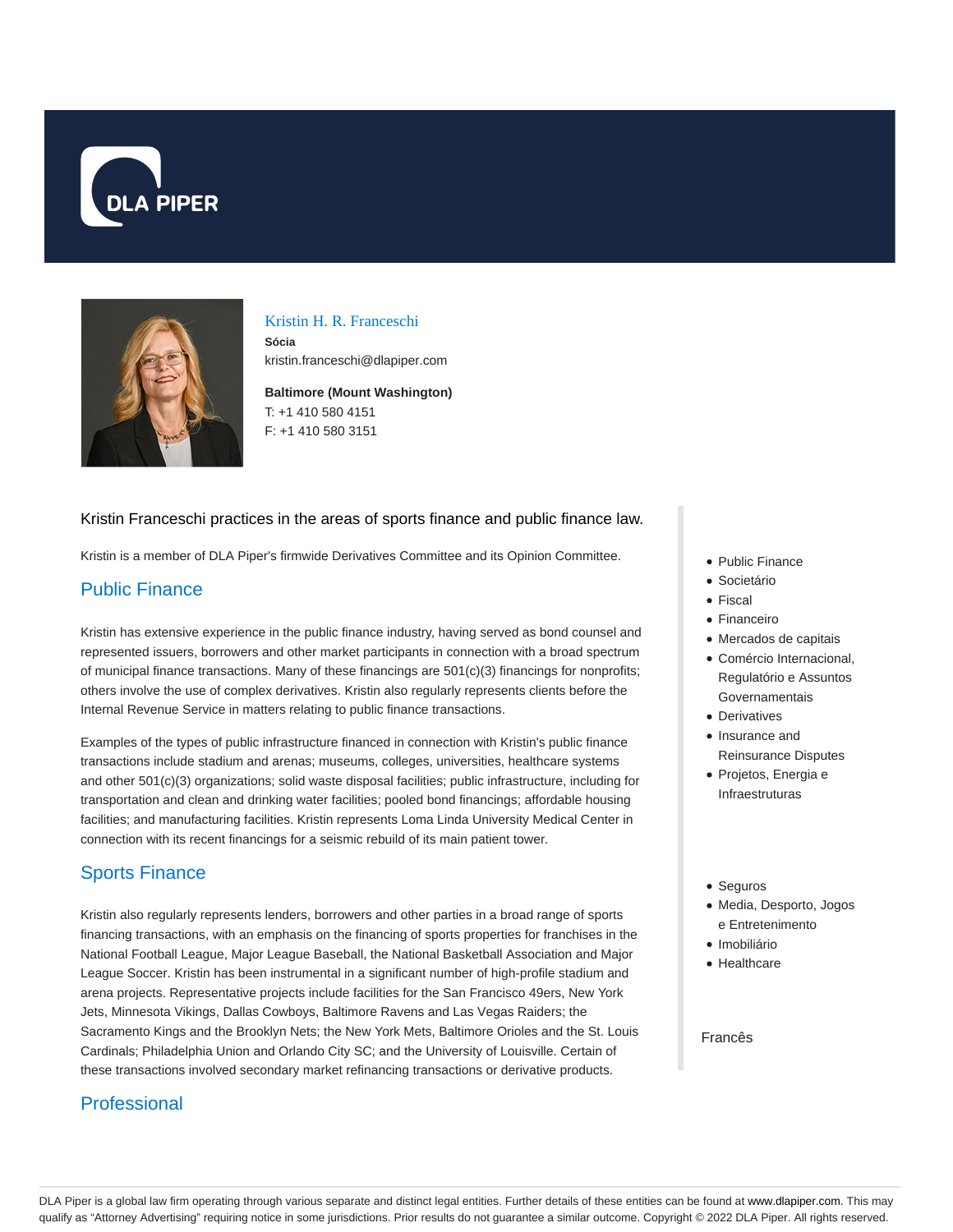Kristin is an active member of the American Bar Association's Section on Taxation and its Tax-Exempt Financing Committee. She has served as editor in chief of Federal Taxation of Municipal Bonds, published by the National Association of Bond Lawyers, and as the chair of the National Association of Bond Lawyers Opinions Committee. She served as the chair of the Bond Attorneys Workshop in 2003 and in 2007 was elected to the board of the National Association of Bond Lawyers serving as its president in 2012. Kristin lectures nationally on arbitrage and other federal tax matters related to tax-exempt bonds.

### LÍNGUAS

Francês

#### CREDENCIAIS

### Admissões

- Maryland
- New York

#### Reconhecimentos

In 2012, 2014 and 2016, Kristin was named one of Maryland's Top 100 Women by The Daily Record. She has been named to The Best Lawyers in America.

in 2014, Kristin was awarded the Frederick O. Kiel Distinguished Service Award by the National Association of Bond Lawyers.

## Formação

- M.B.A., Stanford University 1985
- J.D., Stanford Law School 1985
- B.A., The Johns Hopkins University 1981

## Associações Profissionais

- American College of Bond Counsel
- Tax Exempt Financing Committee, Tax Section of the American Bar Association
- National Association of Bond Lawyers, former President

#### INSIGHTS

## Publicações

**Personal and professional firsts**

30 March 2021 We celebrated Women's History Month by spotlighting some of our women attorneys' personal and professional firsts.

#DLAWomenLeaders

# **NOTÍCIAS**

DLA Piper is a global law firm operating through various separate and distinct legal entities. Further details of these entities can be found at www.dlapiper.com. This may qualify as "Attorney Advertising" requiring notice in some jurisdictions. Prior results do not guarantee a similar outcome. Copyright © 2022 DLA Piper. All rights reserved.